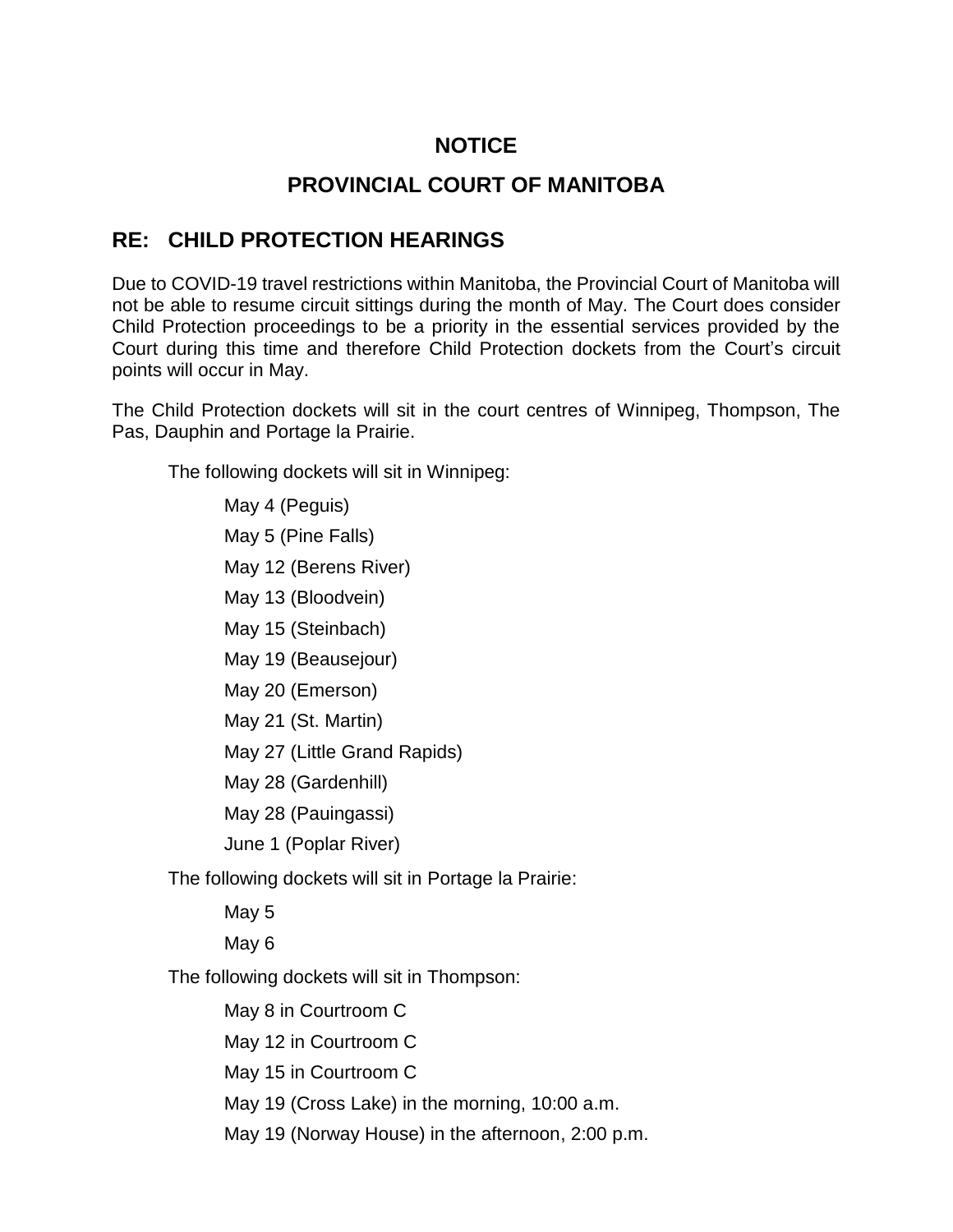The following dockets will sit in The Pas:

May 26 (Pukatawagan)

The following docket will sit in Dauphin:

May 7

Please contact the court office in each court centre to find out which courtroom the matter will be heard in. The courtroom will have teleconferencing capability and counsel will have the option to attend remotely and call in. Where desired, counsel can appear in person and we will respect social distancing protocols in the courtroom. The teleconference numbers will only be given to agency counsel, parents' counsel and Legal Aid duty counsel for the Child Protection dockets.

In order to reduce the number of people attending the court building and reduce the risk of spreading the COVID-19 virus, parents, parties to the proceedings and social workers will not be allowed to attend court in person. They should not be given the docket teleconference numbers (unless the presiding judge has directed otherwise) given the closed nature of these proceedings. This includes those dockets where multiple pre-trials are scheduled. Parents may participate if their counsel use their own phones to call their clients and have the client on speakerphone. Before each matter is called, counsel can advise if their clients would like to participate and counsel can call the client. Agency counsel, social workers and respondent's counsel are welcome to facilitate telephone attendance or participation by respondents or social workers by any other means, agreeable to the presiding judge.

If a docket has more than one Agency with matters, the presiding judge may designate a time for each Agency counsel to call in to deal with its matters. It would be up to each Agency counsel to pre-arrange the order in which the matters will be dealt with.

The Agency will be expected to file case plans for each matter appearing on the docket at least one business day in advance, where feasible. The plan for each individual case should include the information that addresses the items listed in the *Minimum Expectations of Counsel in Provincial Court Child Protection Matters*, previously released on June 20, 2019 and available on the Court's website at http://www.manitobacourts.mb.ca/site/assets/files/1175/notice -

[\\_child\\_protection\\_proceedings\\_-](http://www.manitobacourts.mb.ca/site/assets/files/1175/notice_-_child_protection_proceedings_-_minimum_expectations_of_counsel_in_provincial_court_child_protection_matters.pdf)

minimum expectations of counsel in provincial court child protection matters.pdf.

The Court will hear individual pre-trials by teleconference. Pre-trials will be scheduled for a separate time from the docket. The teleconference number will be provided to counsel. Counsel can provide the number to parents and social workers if the pre-trial is the only matter scheduled. Since the pre-trial is dedicated to only one proceeding, there is not the same "closed court" issue as a docket. The pre-trial conferences can be arranged by contacting the trial coordinators in the appropriate court centre.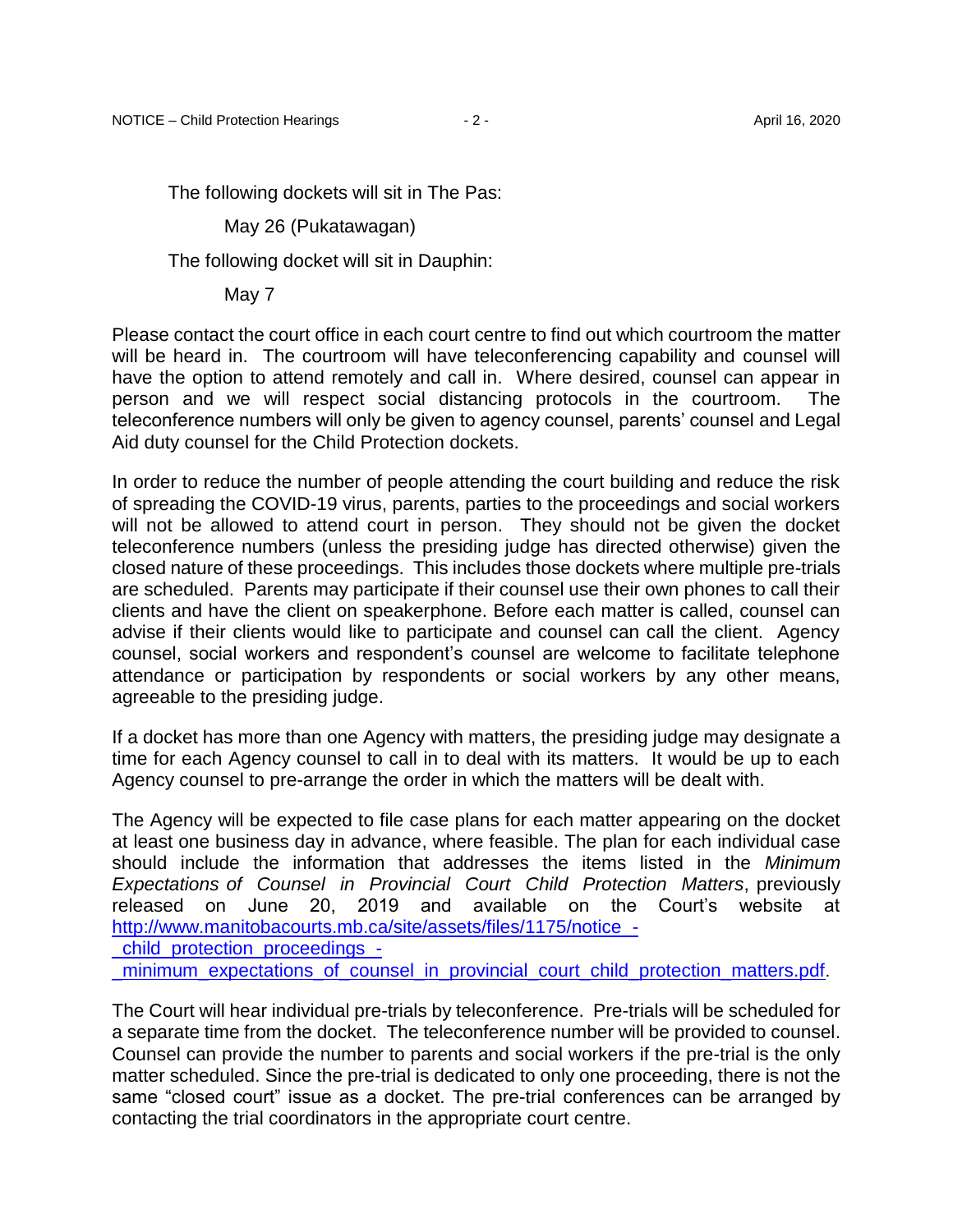If counsel will be asking the Court to make an order, the exhibits can be filed in advance, or on an undertaking of Agency counsel that they have the exhibits and will file them with the draft order. It will be up to the discretion of the presiding judge as to how and when the exhibits should be filed.

The Court is prepared to proceed with guardianship orders such as temporary orders, supervision orders and permanent orders if the evidence warrants such orders being made. Affidavit evidence in support of orders may be presented and can be filed electronically in advance.

The Court will be open and accept filing at the registry in each court centre (which reduces the work for court's administration) but given the current public health advisories, we will also accept e-filing, with the originals to be filed at a later date. If counsel choose to efile, please do so by emailing the appropriate court centre at the following addresses, and include the words "CP filing for [Court date]" in the subject line so that court staff can easily identify and prioritize the email.

Winnipeg: [pccp@gov.mb.ca](mailto:pccp@gov.mb.ca)

Portage la Prairie: [PortageCourtOffice@gov.mb.ca](mailto:PortageCourtOffice@gov.mb.ca)

Dauphin: [DauphinCourtOffice@gov.mb.ca](mailto:DauphinCourtOffice@gov.mb.ca)

The Pas: [ThePasCourtOffice@gov.mb.ca](mailto:ThePasCourtOffice@gov.mb.ca)

Thompson: [ThompsonQueensBench@gov.mb.ca](mailto:ThompsonQueensBench@gov.mb.ca) (Please note this is the correct email address as both Provincial Court child protection and Queen's Bench matters are dealt with by the same staff in this court location.)

The Court is also prepared to hear any child protection trials in the court centre, if the parties are able to travel to the court centre.

For new apprehensions, when serving a petition, the Agency will be asked to serve a notice to the parties advising them they will not be allowed to attend in person and telling them to contact Legal Aid duty counsel. A sample of such a notice is attached to this notice. Modifications to the notice which would customize the notice with options that facilitate the remote participation of the parties are allowed, as long as the substance of the notice remains. We ask that the Agency make every effort to gather telephone or any other contact information from the respondents to facilitate contact by the Court. The Court will post a notice on the door of the court building in each community advising the parties that the docket will take place in the court centre and asking them to call their lawyer or Legal Aid duty counsel. For ongoing proceedings, we ask counsel for each party to contact their client and advise them of the directions in this notice as to where court will be held, who can attend and how they can participate.

The Court will address the rights of children if Agency counsel have arranged for a telephone or other remote method of communication with the child. The method of communication must be capable of being recorded in the courtroom and the child's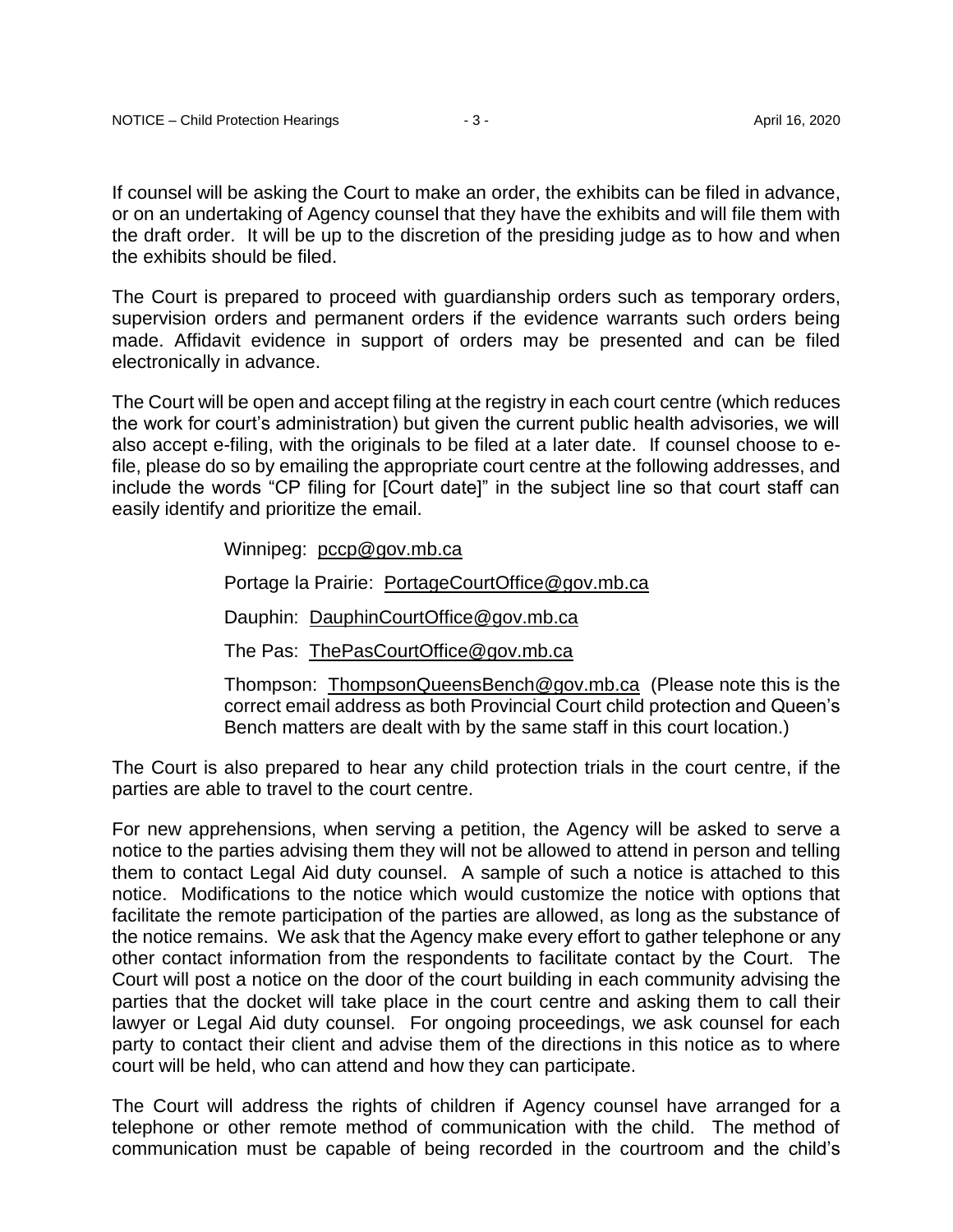identity can be verified for the Court. Please contact the appropriate trial coordinator to schedule a time when the child's rights can be addressed.

The Provincial Court of Manitoba recognizes these are difficult and challenging times. We encourage counsel to bring creative approaches to the Court that allow us to facilitate access to justice and meet the statutory requirements of the *Child and Family Services Act*. We do appreciate all of counsels' efforts to accommodate this period of rapid change. The directions in this notice are subject to change as the circumstances and public health directives resulting from this pandemic change.

#### **ISSUED BY:**

*"Original signed by:"*

**The Honourable Chief Judge Margaret Wiebe**

**\_\_\_\_\_\_\_\_\_\_\_\_\_\_\_\_\_\_\_\_\_\_\_\_\_\_\_\_\_\_\_\_\_\_**

**DATE: April 16, 2020**